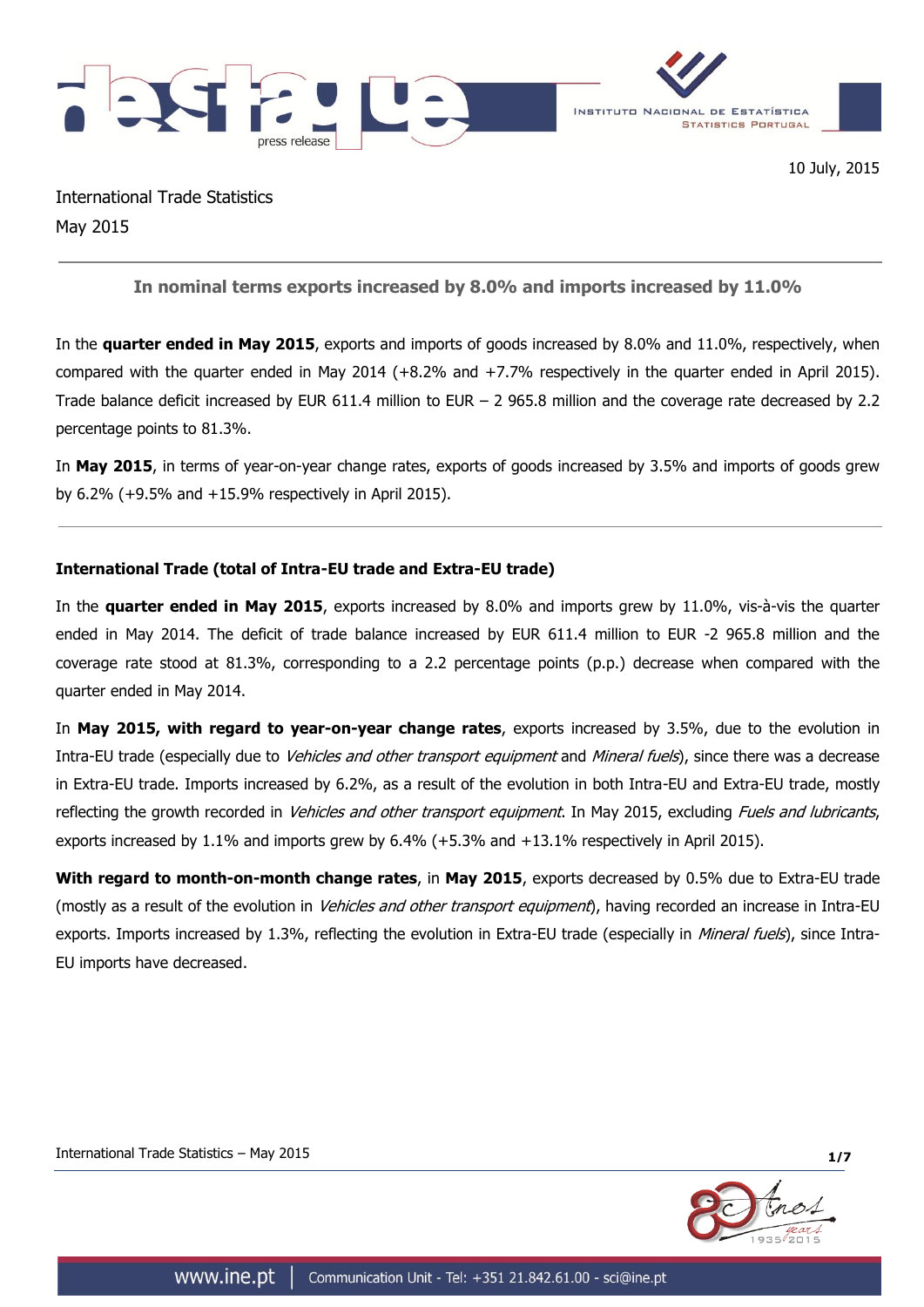

| <b>GLOBAL DATA</b>                    | <b>€ Million</b>                  | <b>GROWTH</b><br><b>RATE</b> |      |
|---------------------------------------|-----------------------------------|------------------------------|------|
|                                       | MAR 14 to MAY 14 MAR 15 to MAY 15 | $\frac{0}{0}$                |      |
| <b>INTERNATIONAL</b>                  |                                   |                              |      |
| Exports (FOB)                         | 11 928.7                          | 12 885.8                     | 8.0  |
| Imports (CIF)                         | 14 283.2                          | 15 851.5                     | 11.0 |
| <b>Trade Balance</b>                  | $-2.354.4$                        | $-2965.8$                    |      |
| Coverage rate (%)                     | 83.5                              | 81.3                         |      |
| <b>INTRA-EU</b>                       |                                   |                              |      |
| Exports (FOB)                         | 8 5 6 9 . 3                       | 9 3 5 7 . 1                  | 9.2  |
| Imports (CIF)                         | 11 003.9                          | 11 926.3                     | 8.4  |
| <b>Trade Balance</b>                  | $-2434.7$                         | $-2569.2$                    |      |
| Coverage rate (%)                     | 77.9                              | 78.5                         |      |
| <b>EURO ZONE</b>                      |                                   |                              |      |
| Exports (FOB)                         | 7 178.0                           | 7 901.0                      | 10.1 |
| Imports (CIF)                         | 9 9 27.6                          | 10 693.7                     | 7.7  |
| <b>Trade Balance</b>                  | $-2749.6$                         | $-2792.7$                    |      |
| Coverage rate (%)                     | 72.3                              | 73.9                         |      |
| <b>EXTRA-EU</b>                       |                                   |                              |      |
| Exports (FOB)                         | 3 3 5 9.5                         | 3 5 28.7                     | 5.0  |
| Imports (CIF)                         | 3 279.3                           | 3 9 2 5 . 3                  | 19.7 |
| <b>Trade Balance</b>                  | 80.2                              | $-396.6$                     |      |
| Coverage rate (%)                     | 102.4                             | 89.9                         |      |
| <b>EXCLUDING FUELS AND LUBRICANTS</b> |                                   |                              |      |
| Exports (FOB)                         | 3 066.0                           | 3 067.7                      | 0.1  |
| Imports (CIF)                         | 1914.7                            | 2 143.1                      | 11.9 |
| <b>Trade Balance</b>                  | 1 1 5 1 . 3                       | 924.6                        |      |
| Coverage rate (%)                     | 160.1                             | 143.1                        |      |

## **Intra-EU trade**

In the **quarter ended in May 2015**, Intra-EU exports increased by 9.2% and Intra-EU imports grew by 8.4%, **vis-àvis the quarter ended in May 2014**, with a corresponding coverage rate of 78.5% and a deficit of EUR 2 569.2 million.

In **May 2015**, Intra-EU exports increased by 6.2% **vis-à-vis May 2014** (+9.9% in the previous month), mostly due to Vehicles and other transport equipment (namely Passenger motor cars) and Mineral fuels (especially Medium oils and preparations of petroleum or bituminous minerals). Intra-EU imports increased by 4.5% (+11.8% in the previous month), mainly due to the increase in Vehicles and other transport equipment (namely Passenger motor cars).

**When compared to the previous month**, Intra-EU exports grew by 0.7% in **May 2015**, mostly due to the performance of Vehicles and other transport equipment (namely Passenger motor cars). Intra-EU imports decreased by 3.4%, mainly as a result of the evolution in *Chemical products* (mostly *Medicaments*).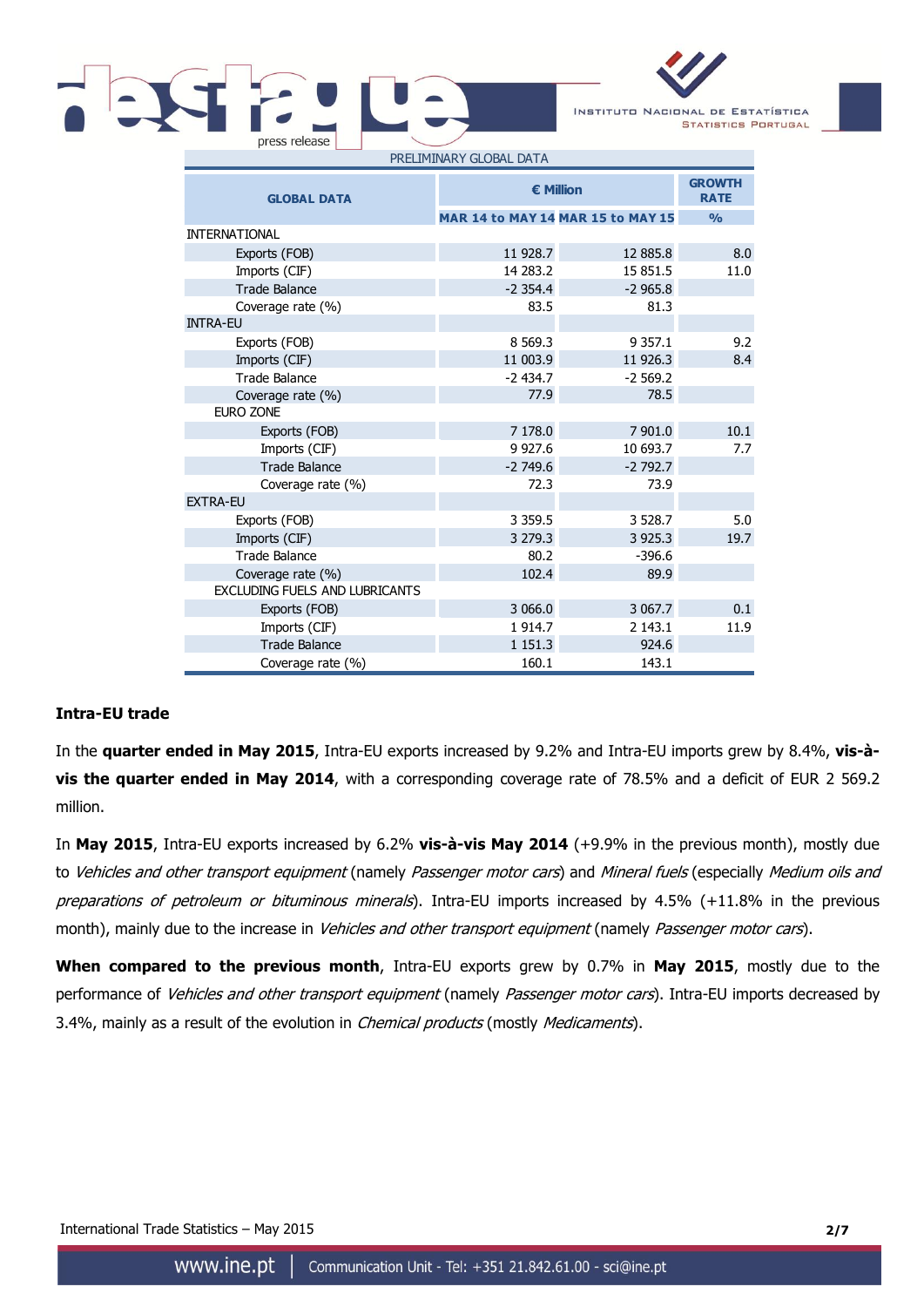



### **Extra-EU trade**

In the **quarter ended in May 2015**, **vis-à-vis the quarter ended in May 2014**, Extra-EU exports increased by 5.0% and Extra-EU imports grew by 19.7%, which corresponded to a deficit of EUR 396.6 million and a coverage rate of 89.9%. Excluding Fuels and lubricants, Extra-EU exports grew by 0.1% and Extra-EU imports increased by 11.9%. Extra-EU trade balance, excluding these types of products, accounted for a EUR 924.6 million surplus, corresponding to a coverage rate of 143.1%.

In **May 2015**, exports to Third Countries decreased by 3.3% **in comparison with May 2014** (+8.2% in the previous month), mainly reflecting the evolution registered in Vehicles and other transport equipment (mostly Passenger motor cars), Textiles materials (especially Twine, cordage, ropes and cables of nylon) and Food products (mainly Beer made from malt). Extra-EU imports increased by 10.6%  $(+31.0\%$  in the previous month), especially as a result of the increase recorded in Mineral fuels (mostly Fuel oils, Petroleum oils and those obtained from bituminous minerals, crude and Natural gas, liquefied).

In **May 2015**, Extra-EU exports decreased by 3.6% **vis-à-vis April 2015**, mostly due to Vehicles and other transport equipment (mainly Passenger motor cars). Extra-EU imports increased by 16.2%, mainly due to the evolution in Mineral fuels (mostly Petroleum oils and those obtained from bituminous minerals, crude).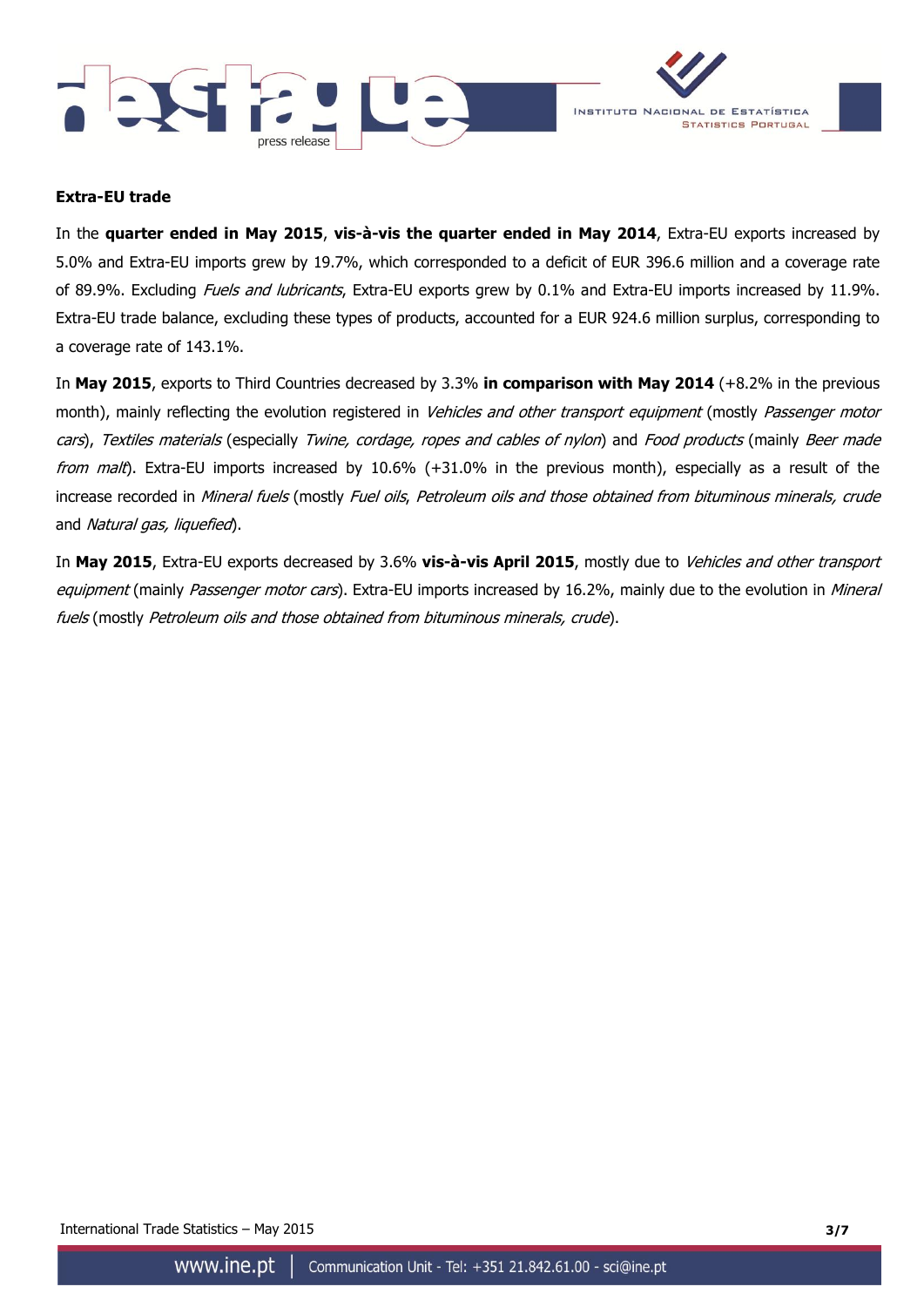| press release |                              |          |
|---------------|------------------------------|----------|
|               | DOEL TATAIA DV MONEU IV DATA | $\Gamma$ |



| PRELIMINARY MONTHLY DATA - EXPORTS |           |         |                      |                           |                                                  |         |                  |                           |               |         |                  |                           |  |
|------------------------------------|-----------|---------|----------------------|---------------------------|--------------------------------------------------|---------|------------------|---------------------------|---------------|---------|------------------|---------------------------|--|
|                                    |           |         | <b>INTERNATIONAL</b> |                           | <b>INTRA-EU</b>                                  |         |                  | <b>EXTRA-EU</b>           |               |         |                  |                           |  |
|                                    | € Million |         |                      | <b>GROWTH RATE</b>        | <b>GROWTH RATE</b><br>€ Million<br>$\frac{0}{0}$ |         |                  |                           | € Million     |         |                  | <b>GROWTH RATE</b>        |  |
| <b>MONTH</b>                       |           |         |                      | $\frac{0}{0}$             |                                                  |         |                  |                           | $\frac{1}{2}$ |         |                  |                           |  |
|                                    | 2014      | 2015    | Year-on-<br>year     | <b>Month-to-</b><br>month | 2014                                             | 2015    | Year-on-<br>year | <b>Month-to-</b><br>month | 2014          | 2015    | Year-on-<br>year | <b>Month-to-</b><br>month |  |
| <b>TOTAL</b>                       | 48 177    | 20 646  |                      |                           | 34 161                                           | 15 107  |                  |                           | 14 017        | 5 5 3 9 |                  |                           |  |
| <b>JANUARY</b>                     | 3 9 2 9   | 3788    | $-3.6$               | 2.1                       | 2876                                             | 2812    | $-2.2$           | 9.9                       | 1 0 5 3       | 976     | $-7.3$           | $-15.2$                   |  |
| <b>FEBRUARY</b>                    | 3827      | 3 9 7 3 | 3.8                  | 4.9                       | 2 770                                            | 2 9 3 8 | 6.1              | 4.5                       | 1 0 5 7       | 1 0 3 4 | $-2.1$           | 6.0                       |  |
| <b>MARCH</b>                       | 3 9 5 2   | 4 3 9 8 | 11.3                 | 10.7                      | 2846                                             | 3 1 7 3 | 11.5             | 8.0                       | 1 1 0 5       | 1 2 2 4 | 10.8             | 18.4                      |  |
| <b>APRIL</b>                       | 3887      | 4 2 5 5 | 9.5                  | $-3.2$                    | 2 8 0 3                                          | 3 0 8 2 | 9.9              | $-2.9$                    | 1 0 8 4       | 1 1 7 3 | 8.2              | $-4.2$                    |  |
| <b>MAY</b>                         | 4 0 9 0   | 4 2 3 3 | 3.5                  | $-0.5$                    | 2 9 2 0                                          | 3 102   | 6.2              | 0.7                       | 1 1 7 0       | 1 1 3 1 | $-3.3$           | $-3.6$                    |  |
| <b>JUNE</b>                        | 4 1 9 6   |         |                      |                           | 3 0 0 4                                          |         |                  |                           | 1 1 9 3       |         |                  |                           |  |
| <b>JULY</b>                        | 4 4 7 6   |         |                      |                           | 3 1 9 5                                          |         |                  |                           | 1 2 8 1       |         |                  |                           |  |
| <b>AUGUST</b>                      | 3 2 5 0   |         |                      |                           | 2 1 9 1                                          |         |                  |                           | 1 0 5 8       |         |                  |                           |  |
| <b>SEPTEMBER</b>                   | 4 0 8 1   |         |                      |                           | 2 9 0 2                                          |         |                  |                           | 1 1 7 9       |         |                  |                           |  |
| <b>OCTOBER</b>                     | 4 6 3 6   |         |                      |                           | 3 1 2 5                                          |         |                  |                           | 1511          |         |                  |                           |  |
| <b>NOVEMBER</b>                    | 4 1 4 3   |         |                      |                           | 2 9 6 9                                          |         |                  |                           | 1 1 7 4       |         |                  |                           |  |
| <b>DECEMBER</b>                    | 3710      |         |                      |                           | 2 5 5 9                                          |         |                  |                           | 1 1 5 2       |         |                  |                           |  |



International Trade Statistics – May 2015 **4/7**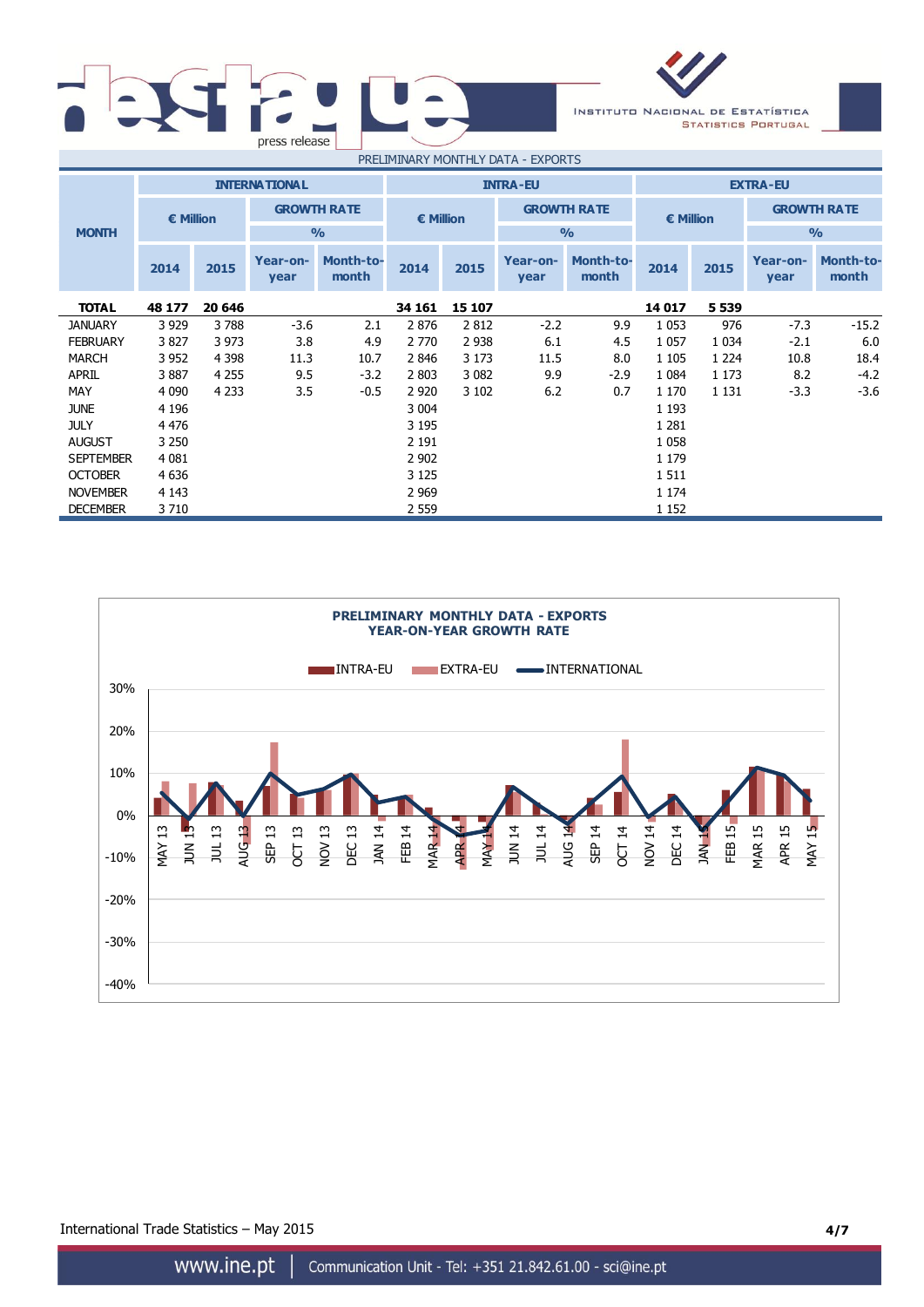

| PRELIMINARY MONTHLY DATA - IMPORTS |           |                                         |                    |                           |                                 |               |                  |                           |                    |                |                  |                    |
|------------------------------------|-----------|-----------------------------------------|--------------------|---------------------------|---------------------------------|---------------|------------------|---------------------------|--------------------|----------------|------------------|--------------------|
|                                    |           | <b>INTERNATIONAL</b><br><b>INTRA-EU</b> |                    |                           |                                 |               |                  | <b>EXTRA-EU</b>           |                    |                |                  |                    |
|                                    | € Million |                                         | <b>GROWTH RATE</b> |                           | <b>GROWTH RATE</b><br>€ Million |               |                  |                           | $\epsilon$ Million |                |                  | <b>GROWTH RATE</b> |
| <b>MONTH</b>                       |           |                                         |                    | $\frac{0}{0}$             |                                 | $\frac{0}{0}$ |                  |                           |                    | O <sub>0</sub> |                  |                    |
|                                    | 2014      | 2015                                    | Year-on-<br>year   | <b>Month-to-</b><br>month | 2014                            | 2015          | Year-on-<br>year | <b>Month-to-</b><br>month | 2014               | 2015           | Year-on-<br>year | Month-to-<br>month |
| <b>TOTAL</b>                       | 58 854    | 24 752                                  |                    |                           | 43 979                          | 18 8 64       |                  |                           | 14875              | 5889           |                  |                    |
| <b>JANUARY</b>                     | 4 9 2 0   | 4 4 2 1                                 | $-10.1$            | $-6.7$                    | 3 4 8 2                         | 3 3 9 2       | $-2.6$           | $-5.3$                    | 1 4 3 7            | 1 0 2 9        | $-28.4$          | $-11.1$            |
| <b>FEBRUARY</b>                    | 4 6 63    | 4 4 8 0                                 | $-3.9$             | 1.3                       | 3 5 4 1                         | 3 5 4 5       | 0.1              | 4.5                       | 1 1 2 1            | 935            | $-16.7$          | $-9.2$             |
| <b>MARCH</b>                       | 4755      | 5 2 9 6                                 | 11.4               | 18.2                      | 3 7 7 4                         | 4 1 1 0       | 8.9              | 15.9                      | 981                | 1 1 8 6        | 20.9             | 26.9               |
| <b>APRIL</b>                       | 4 5 24    | 5 2 4 3                                 | 15.9               | $-1.0$                    | 3 5 5 7                         | 3 9 7 6       | 11.8             | $-3.3$                    | 968                | 1 2 6 7        | 31.0             | 6.9                |
| MAY                                | 5 0 0 4   | 5 3 1 3                                 | 6.2                | 1.3                       | 3 6 7 3                         | 3 8 4 0       | 4.5              | $-3.4$                    | 1 3 3 1            | 1 472          | 10.6             | 16.2               |
| <b>JUNE</b>                        | 5 0 3 9   |                                         |                    |                           | 3 5 8 0                         |               |                  |                           | 1 4 5 9            |                |                  |                    |
| <b>JULY</b>                        | 5 4 1 2   |                                         |                    |                           | 3 9 1 1                         |               |                  |                           | 1 501              |                |                  |                    |
| <b>AUGUST</b>                      | 4 1 3 6   |                                         |                    |                           | 2 9 6 1                         |               |                  |                           | 1 1 7 4            |                |                  |                    |
| <b>SEPTEMBER</b>                   | 5 2 1 3   |                                         |                    |                           | 3 9 3 2                         |               |                  |                           | 1 2 8 1            |                |                  |                    |
| <b>OCTOBER</b>                     | 5 5 0 9   |                                         |                    |                           | 4 1 9 0                         |               |                  |                           | 1 3 1 9            |                |                  |                    |
| <b>NOVEMBER</b>                    | 4 9 4 0   |                                         |                    |                           | 3796                            |               |                  |                           | 1 1 4 5            |                |                  |                    |
| <b>DECEMBER</b>                    | 4 740     |                                         |                    |                           | 3 5 8 2                         |               |                  |                           | 1 1 5 8            |                |                  |                    |



International Trade Statistics – May 2015 **5/7**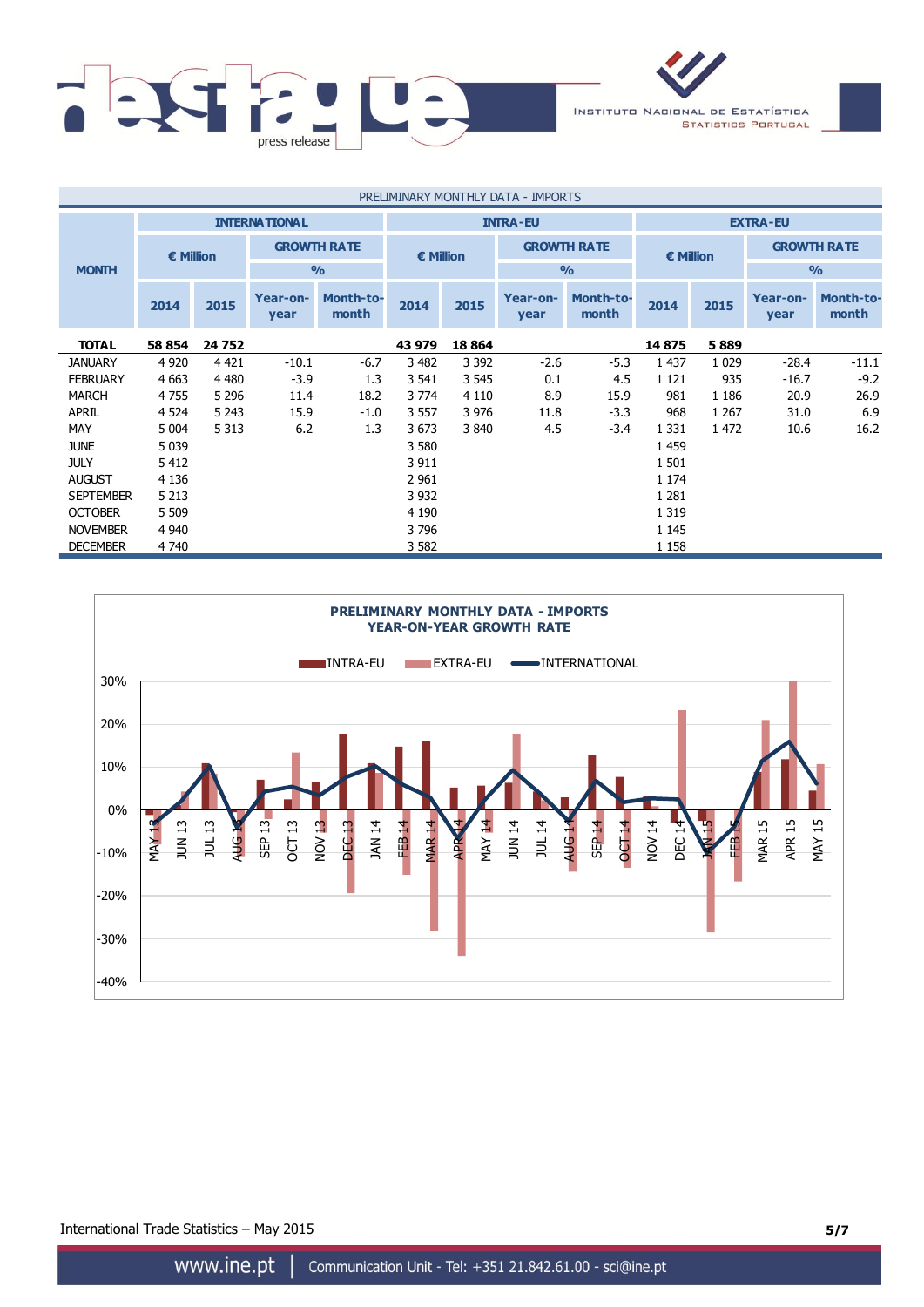



### **Broad Economic Categories**

In the **quarter ended in May 2015, in comparison with the quarter ended in May 2014**, with regard to **exports** there were increases in all categories. The largest increase was recorded in *Fuels and lubricants* (+61.6%), namely in Processed goods.

In the same period, with regard to **imports**, the emphasis went to the increases of 24.6% in Transport equipment and accessories, 16.8% in Fuels and lubricants and 16.3% in Consumer goods.

| PRELIMINARY GLOBAL DATA                               |                               |                               |                              |                               |                               |                              |  |
|-------------------------------------------------------|-------------------------------|-------------------------------|------------------------------|-------------------------------|-------------------------------|------------------------------|--|
|                                                       | <b>INTERNATIONAL</b>          |                               |                              |                               |                               |                              |  |
|                                                       |                               | <b>EXPORTS</b>                |                              | <b>IMPORTS</b>                |                               |                              |  |
| <b>BROAD ECONOMIC CATEGORIES</b>                      | € Million                     |                               | <b>GROWTH</b><br><b>RATE</b> | € Million                     |                               | <b>GROWTH</b><br><b>RATE</b> |  |
|                                                       | <b>MAR 14</b><br>to MAY<br>14 | <b>MAR 15</b><br>to MAY<br>15 | $\frac{9}{6}$                | <b>MAR 14</b><br>to MAY<br>14 | <b>MAR 15</b><br>to MAY<br>15 | $\frac{0}{0}$                |  |
|                                                       |                               |                               |                              |                               |                               |                              |  |
| <b>FOOD AND BEVERAGES</b>                             | 1 1 8 5                       | 1 2 5 7                       | 6.0                          | 1930                          | 2 0 6 5                       | 7.0                          |  |
| PRIMARY                                               | 329                           | 367                           | 11.6                         | 844                           | 922                           | 9.3                          |  |
| <b>PROCESSED</b>                                      | 856                           | 890                           | 3.9                          | 1 0 8 6                       | 1 1 4 2                       | 5.2                          |  |
| INDUSTRIAL SUPPLIES NOT ELSEWHERE SPECIFIED           | 4 2 7 0                       | 4 4 5 3                       | 4.3                          | 4 3 7 4                       | 4 5 5 1                       | 4.0                          |  |
| <b>PRIMARY</b>                                        | 347                           | 396                           | 14.1                         | 470                           | 482                           | 2.6                          |  |
| <b>PROCESSED</b>                                      | 3 9 2 3                       | 4 0 5 7                       | 3.4                          | 3 9 0 4                       | 4 0 6 9                       | 4.2                          |  |
| <b>FUELS AND LUBRICANTS</b>                           | 622                           | 1 0 0 5                       | 61.6                         | 2016                          | 2 3 5 5                       | 16.8                         |  |
| PRIMARY                                               | 1                             | $\mathbf{0}$                  | $-20.8$                      | 1 3 9 5                       | 1818                          | 30.3                         |  |
| <b>PROCESSED</b>                                      | 622                           | 1 0 0 5                       | 61.6                         | 621                           | 537                           | $-13.5$                      |  |
| CAPITAL GOODS, AND PARTS AND ACCESSORIES THEREOF (1)  | 1 5 9 7                       | 1 6 5 4                       | 3.6                          | 2024                          | 2 1 4 2                       | 5.8                          |  |
| CAPITAL GOODS (EXCEPT TRANSPORT EQUIPMENT)            | 1 0 0 7                       | 996                           | $-1.1$                       | 1 2 2 6                       | 1 3 0 8                       | 6.7                          |  |
| PARTS AND ACCESSORIES                                 | 590                           | 658                           | 11.6                         | 798                           | 834                           | 4.5                          |  |
| TRANSPORT EOUIPMENT AND PARTS AND ACCESSORIES THEREOF | 1939                          | 2 0 7 9                       | 7.3                          | 1914                          | 2 3 8 6                       | 24.6                         |  |
| PASSENGER MOTOR CARS                                  | 582                           | 589                           | 1.1                          | 710                           | 977                           | 37.5                         |  |
| <b>OTHER</b>                                          | 270                           | 279                           | 3.2                          | 206                           | 317                           | 53.6                         |  |
| PARTS AND ACCESSORIES                                 | 1 0 8 6                       | 1 2 1 1                       | 11.5                         | 998                           | 1 0 9 2                       | 9.5                          |  |
| CONSUMER GOODS NOT ELSEWHERE SPECIFIED                | 2 3 0 7                       | 2 4 2 5                       | 5.1                          | 2 0 2 3                       | 2 3 5 2                       | 16.3                         |  |
| <b>DURABLE</b>                                        | 317                           | 322                           | 1.7                          | 309                           | 344                           | 11.4                         |  |
| <b>SEMI-DURABLE</b>                                   | 1 1 8 9                       | 1 2 4 5                       | 4.7                          | 756                           | 838                           | 10.9                         |  |
| <b>NON-DURABLE</b>                                    | 801                           | 857                           | 6.9                          | 957                           | 1 1 6 9                       | 22.1                         |  |
| <b>GOODS NOT ELSEWHERE SPECIFIED</b>                  | $\overline{7}$                | 12                            | 65.9                         | $\overline{2}$                | $\overline{2}$                | $-22.0$                      |  |
| (1) - EXCEPT TRANSPORT EQUIPMENT                      |                               |                               |                              |                               |                               |                              |  |

International Trade Statistics – May 2015 **6/7**